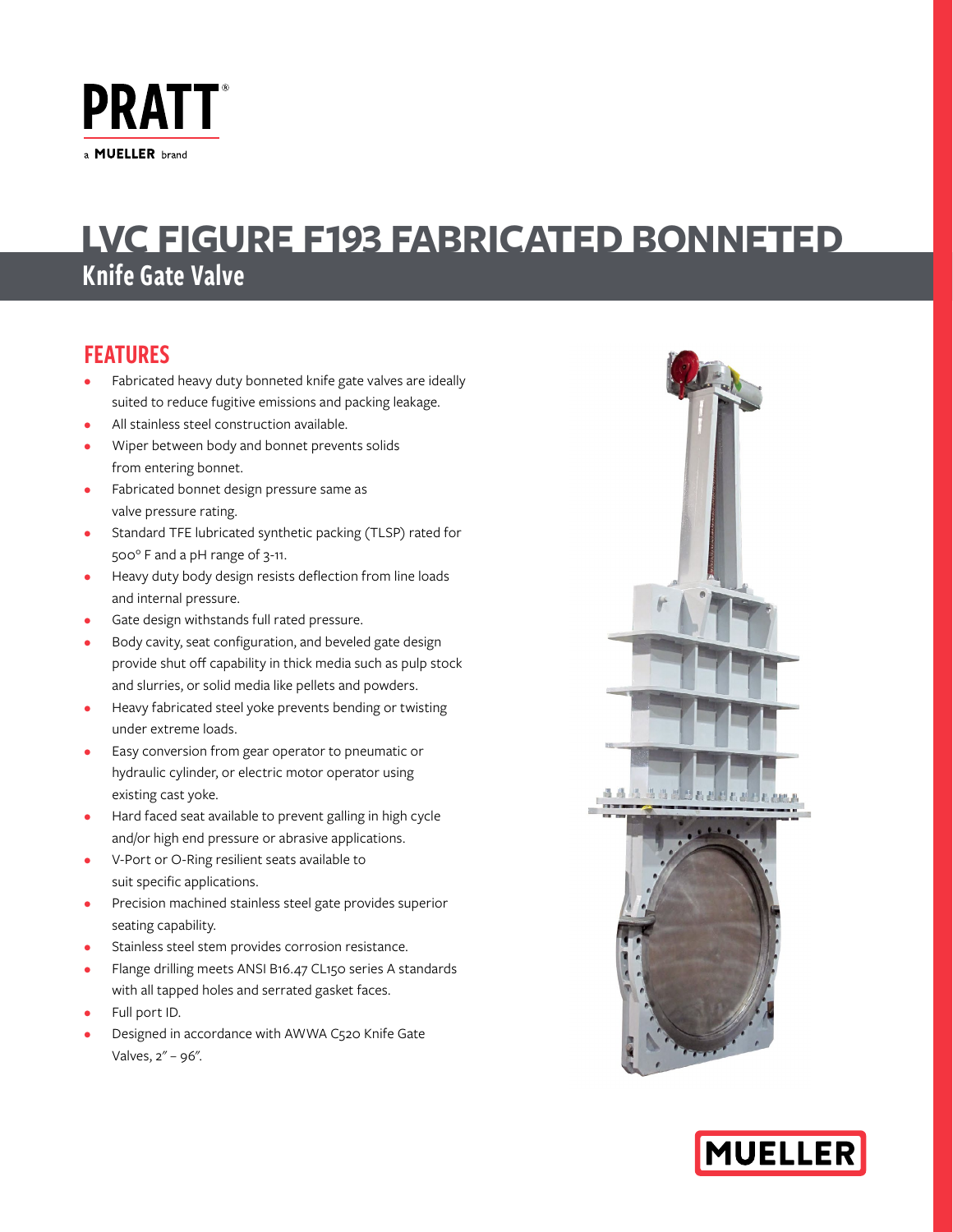## MATERIALS OF CONSTRUCTION

| <b>MATERIALS CODE</b> | W44 / W66     | A44 / A66     | A77           |
|-----------------------|---------------|---------------|---------------|
| Body Liner, Seat & RF | 304/316       | 304/316       | 317           |
| Flanges, Ext. Trim    | Steel         | 304/316       | 317           |
| Gate                  | 304/316       | 304/316       | 317           |
| Packing Gland         | Steel         | 304/316       | 317           |
| Packing Bolting       | 304           | 304           | 304           |
| Yoke                  | Steel         | 304/316       | 317           |
| Stem & Clevis         | 304           | 304           | 304           |
| Stem Nut              | <b>Bronze</b> | <b>Bronze</b> | <b>Bronze</b> |
| Packing               | <b>TLSP</b>   | <b>TLSP</b>   | <b>TLSP</b>   |

|                | <b>MODEL F193</b> |
|----------------|-------------------|
| 1              | Gate              |
| $\overline{2}$ | Body              |
| 3              | Seat              |
| $\overline{4}$ | Wiper             |
| 5              | Bonnet            |
| 6              | Packing           |
| $\overline{7}$ | <b>Bolts</b>      |
| 8              | Gland             |
| 9              | Stem              |
| 10             | Yoke              |
| 11             | <b>Stem Nut</b>   |

**11** HW **10 9 8 7** H **6** S  $\equiv$ **5**  $\circ$ **4** ≞ 6α 鱼  $\overline{\phantom{a}}$  $\circ$  $Q$ **3 2** ID RF BC **1**  $\frac{1}{\sqrt{1-\frac{1}{\sqrt{1-\frac{1}{\sqrt{1-\frac{1}{\sqrt{1-\frac{1}{\sqrt{1-\frac{1}{\sqrt{1-\frac{1}{\sqrt{1-\frac{1}{\sqrt{1-\frac{1}{\sqrt{1-\frac{1}{\sqrt{1-\frac{1}{\sqrt{1-\frac{1}{\sqrt{1-\frac{1}{\sqrt{1-\frac{1}{\sqrt{1-\frac{1}{\sqrt{1-\frac{1}{\sqrt{1-\frac{1}{\sqrt{1-\frac{1}{\sqrt{1-\frac{1}{\sqrt{1-\frac{1}{\sqrt{1-\frac{1}{\sqrt{1-\frac{1}{\sqrt{1-\frac{1}{\sqrt{1-\frac{1}{\sqrt{1-\frac{1$  $\circ$  $\overline{\mathbb{R}}$ OD F-F "D" Drill & Tap "N" Holes

50 psi standard pressure, other pressures available upon request.

## DIMENSIONS (INCHES) AND WEIGHTS, SQUARE BOTTOM

|                       | <b>SIZE</b> | 30           | 36           | 42           | 48           | 54           | 60           |
|-----------------------|-------------|--------------|--------------|--------------|--------------|--------------|--------------|
| Face-to-Face          | $F-F$       | $4 - 5/8$    | $5 - 1/4$    | $5 - 5/8$    | 6            | $6 - 1/2$    | $7 - 3/4$    |
| Flange OD             | OD          | $38 - 3/4$   | 46           | 53           | $59 - 1/2$   | $66 - 1/4$   | 73           |
| <b>Bolt Circle</b>    | <b>BC</b>   | 36           | $42 - 3/4$   | $49 - 1/2$   | 56           | $62 - 3/4$   | $69 - 1/4$   |
| Flange Raised Face    | <b>RF</b>   | 34           | $40 - 1/4$   | 47           | $53 - 3/4$   | $59 - 3/4$   | 66           |
| Inside Diameter       | ID          | 30           | $35 - 7/8$   | 42           | $47 - 1/4$   | 54           | 60           |
| No. of Bolt Holes     | N           | 28           | 32           | 36           | 44           | 44           | 52           |
| Hole D&T Size         | D           | 1-1/4-7 UNC  | 1-1/2-6 UNC  | 1-1/2-6 UNC  | 1-1/2-6 UNC  | 1-3/4-5 UNC  | 1-3/4-5 UNC  |
| C/L to Top-Stem Cover | H-OPN       | 120          | 145          | 176          | 205          | 230          | 262          |
| Handwheel Dia.        | H/W         | BG4 W 20" HW | BG4 W 20" HW | BG4 W 20" HW | BG4 W 20" HW | BG6 W 20" HW | BG6 W 20" HW |
| Weight - Ibs          | WT          | 3650         | 4150         | 6450         | 9650         | 14860        | 20600        |
| Stroke                | S           | 28-13/16     | 35           | $40 - 1/2$   | $47 - 1/4$   | 53           | 59           |